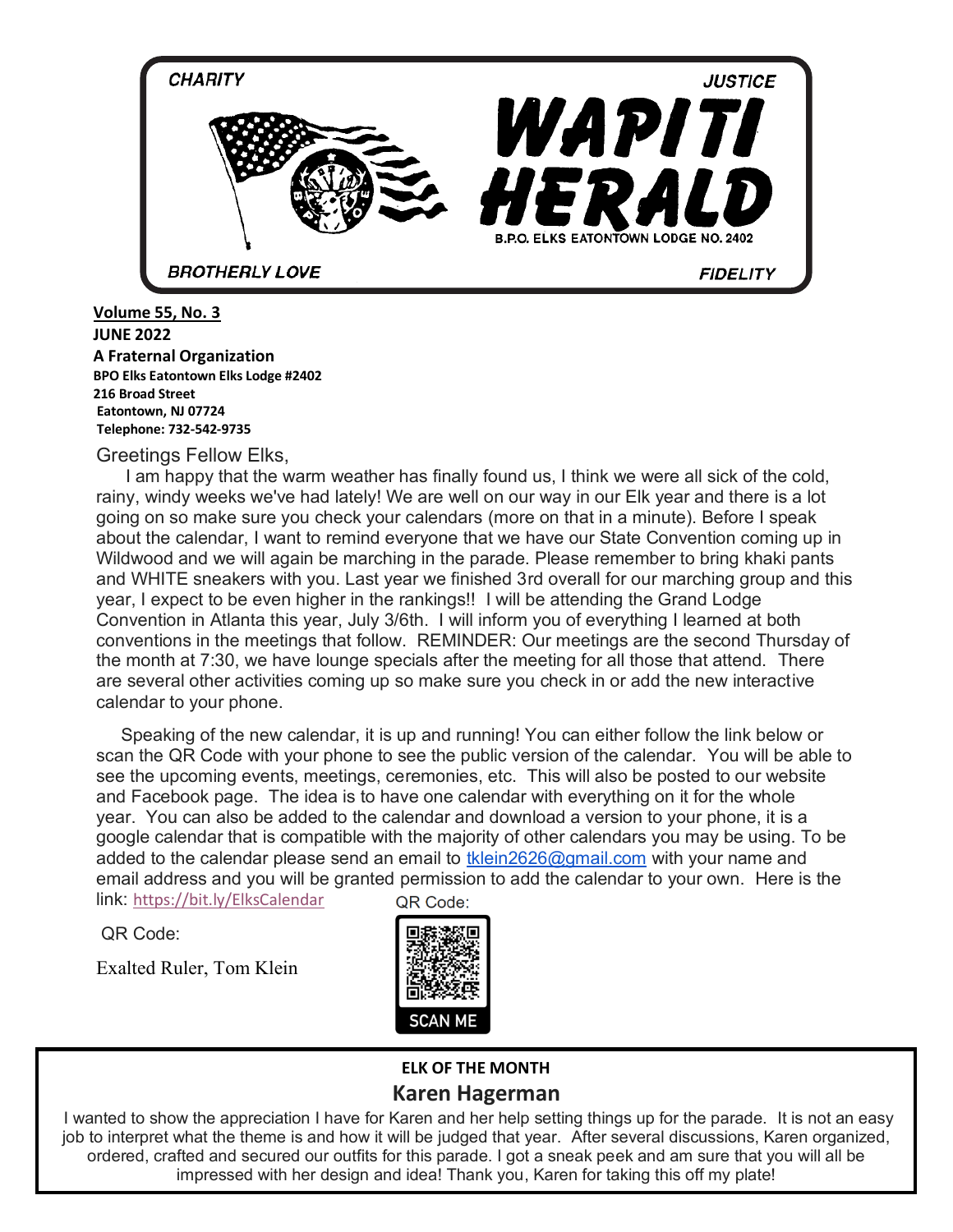### **Elected and Appointed Officers 2022-2023**

| <b>Exalted Ruler</b>             | Tom Klein                 |
|----------------------------------|---------------------------|
| <b>Esteemed Leading Knight</b>   | <b>Richard Brand, PER</b> |
| <b>Esteemed Loyal Knight</b>     | Mark Regan                |
| <b>Esteemed Lecturing Knight</b> | John Schuster IV          |
| Esquire                          | Mike Gallagher            |
| Secretary                        | Darlene Miller, PER       |
| Treasurer                        | Karen Hagerman            |
| Chaplain                         | Rae Lynn Brand            |
| Inner Guard                      | <b>Brian Hagerman</b>     |
| Tiler                            |                           |
| Officer Designate                | Kelly Miller, PER         |
| One Year Trustee                 | Matt Brown                |
| <b>Two Year Trustee</b>          | Ed Mack, PER              |
| Three Year Trustee               | <b>Rich Alcott</b>        |
| <b>Four Year Trustee</b>         | Billy Zebrowski           |
| <b>Five Year Trustee</b>         | Joe Miller, PDD, PVP      |
| <b>PER Association</b>           | Joe Miller, PDD PVP       |
|                                  |                           |

*IF YOU WOULD LIKE TO RECEIVE THE BULLETIN BY MAIL OR E-MAIL, PLEASE SEND YOUR REQUEST TO: Bpoe2402@outlook.com*



**In Loving Memory of our Absent Members 2022-2023**

**Steve Widmaier**

|         |                    | <b>JUST CLIP AND SEND</b><br><b>SPECIAL NOTICE</b> |                    |  |
|---------|--------------------|----------------------------------------------------|--------------------|--|
|         |                    | Lodge Secretary: I have moved and                  |                    |  |
|         |                    | my new address is as follows:                      |                    |  |
| NAME:   |                    |                                                    |                    |  |
| STREET: |                    |                                                    |                    |  |
| CITY:   |                    | STATE:                                             | $\frac{1}{2}$ ZIP: |  |
|         | MEMBERSHIP NUMBER: |                                                    |                    |  |

## **FY 2022-2023 Mandatory & Special Committees**

Auditing Dan Ballasy, PER Public Relations Karen Hagerman/Dan Ballasy Visiting and Sickness Membership/Lapsation Matt Brown Indoctrination Kelly Miller, PVP, PER Investigation Kelly Miller, PVP, PER Mother's Day **Officers** Youth Activities **Victor** Joe Miller, PDD, PVP

Convention/Parade Dick Brand, PER Community Affairs **Darlene Miller**, PER Elks National Foundation Fall Controller Ed Mack, PER Lodge Activities **Kelly Miller**, PER Americanism John Mastria Flag Day **Karen Hagerman** Scholarship Tom Klein Government Relations Darlene Miller, PER Memorial Day **Contract Contract Contract Contract Contract Contract Contract Contract Contract Contract Contract Contract Contract Contract Contract Contract Contract Contract Contract Contract Contract Contract Contract C** National Service **Bob Howie** Bob Howie

• Batter's Up Joe Miller, PDD,PVP Drug Awareness Amie Miller • Hoop Shoot Joe Miller, PDD,PVP Picnic **National Mastria/Tom Klein** Accident Prevention Joe Miller, PDD, PVP

House Committee **Dickie Brand, PER** Newsletter Darlene Miller, PER Golf Tournament Mike Brady/ Joe Miller BradtBrady/BobSimmonsitchen Joe Miller, PDD,PVP Special Needs Children Kim Schuster Mediator **Manufather Richard Brand, PER** Judiciary **Kelly Miller, PVP, PER** Hall Rental **Darlene Miller**, PER

#### **APRIL 2022 TO MARCH 2023 WAPITI HERALD BOOSTERS**

#### 2022-2023 BOOSTERS \$5.00 Please DROP in the Elk's Secretary Safe

Ray Storms RIP Ronald Waitt John Roberts Patricia Hayward Joe Miller,PDGER Darlene Miller PER Bob Siedlecki, PDD, PST Ann Siedlecki

Barry Jacobson James Piantinida RIP The Ramsey's RIP Melinda "Mad Dog" McDowell RIP Barry Jacobson (J4R) Bruce & Maryann Bradley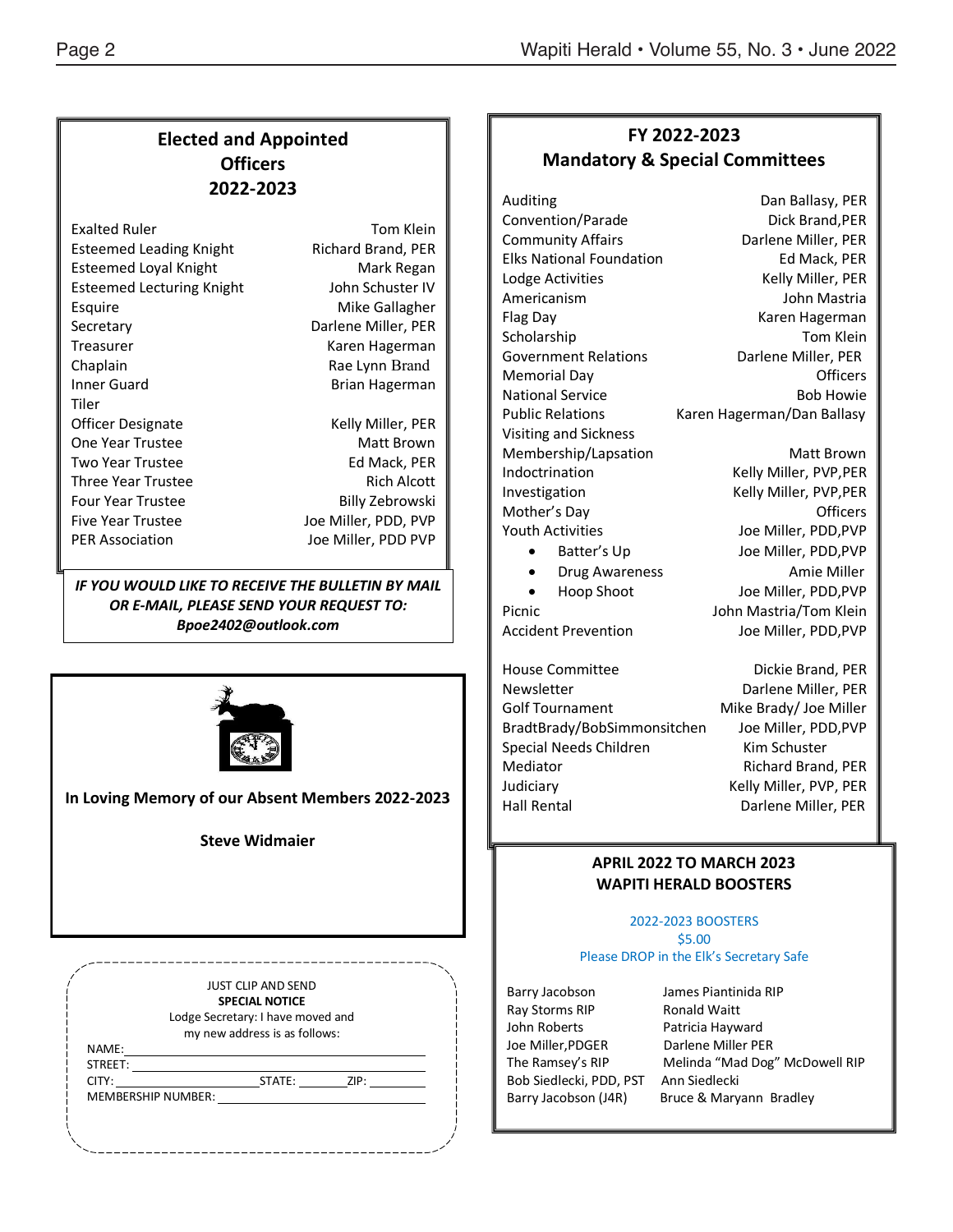|                                                    |                                                                                                                   | <b>JUNE BIRTHDAYS</b>                                                                                                         |  | <b>Current Lodge Hours</b><br>(Subject to Change)                                                                                                                                                                                  |
|----------------------------------------------------|-------------------------------------------------------------------------------------------------------------------|-------------------------------------------------------------------------------------------------------------------------------|--|------------------------------------------------------------------------------------------------------------------------------------------------------------------------------------------------------------------------------------|
| 03<br>06<br>06<br>06<br>08<br>09<br>10<br>10<br>12 | <b>Mark</b><br><b>Barry</b><br><b>Tom</b><br><b>Bruce</b><br>Lisa<br><b>Robert</b><br><b>Kassie</b><br>Dan<br>Pam | Regan<br>Jacobson<br><b>Klein</b><br>Whitver<br><b>Tungrian</b><br><b>Tungrian</b><br><b>Kluin</b><br>Pollard<br><b>Moore</b> |  | <b>Sunday-Noon-10PM</b><br><b>Monday-4PM-10PM</b><br><b>Tuesday-4PM-10PM</b><br><b>Wednesday-4PM-10PM</b><br><b>Thursday- 4PM-10PM</b><br><b>Friday-4PM-10PM</b><br><b>Saturday-2PM-10PM</b><br>STOP DOWN AND SEE SOME OLD FRIENDS |
| 12<br>13                                           | <b>Robert</b><br>Ed                                                                                               | <b>Simmons</b><br><b>Mack</b>                                                                                                 |  |                                                                                                                                                                                                                                    |
| 14<br>14<br>16<br>17<br>18<br>24<br>28<br>29       | Karen<br>David<br>lan<br>Ryan<br><b>Robert</b><br>Harold<br><b>Jared</b><br>Shawn                                 | Hagerman<br>Wilson<br><b>Buerkle</b><br><b>Brand</b><br>Golden<br><b>Sutton</b><br>Murphy<br>Warren                           |  | <b>ANNUAL BERNIE DZIEDZIC</b><br><b>GOLF TOURNAMENT</b><br><b>Friday, July 8, 2022</b><br>8 A.M. Start<br>Awards, 50/50's and Lunch<br>Any member available to help at golf course please<br>contact Joe Miller or Mike Brady.     |
|                                                    |                                                                                                                   |                                                                                                                               |  | Any member that can acquire donation gifts, gift<br>cards, gift baskets, gift cards, etc. please forward to                                                                                                                        |

**Money now being accepted for 2022-2023 BOOSTERS IN YOUR NEWSLETTER \$5.00 per line**

**"Liberty** Enlightening the World." It was sculpted by The **Statue of Liberty** was a gift to the United States from the people of France to commemorate 100 years of Franco-American friendship. The statue also commemorates the centennial of America's independence. The statue is formally known as Frederic Auguste Bartholdi.



# *LUNCH*

*Joe Miller or Mike Brady. Thank you in advance.*

*Cheese Steak or Sausage Sandwich*

*June 18th, \$6.00*

 *12-3 PM*